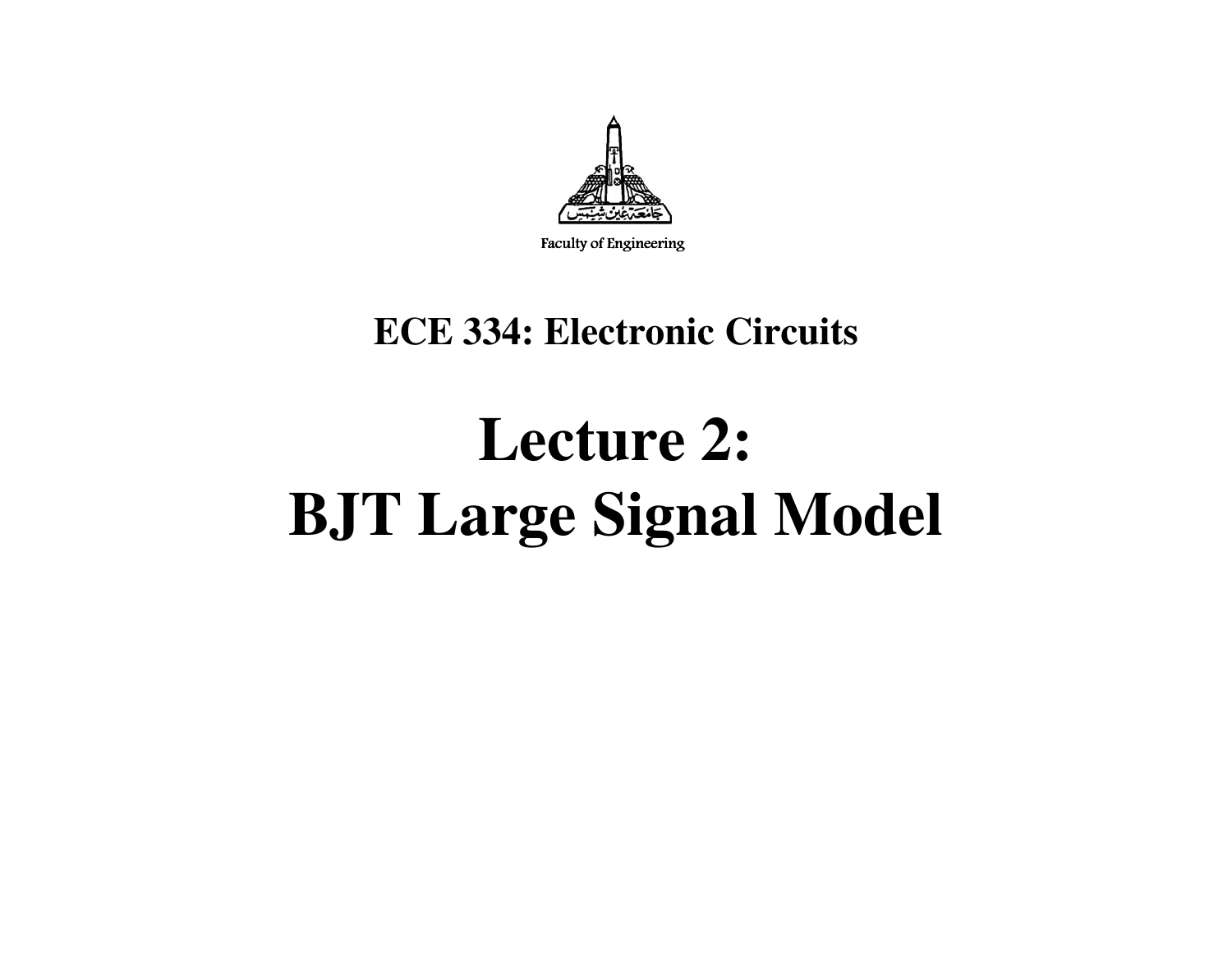# **Agenda**

- I & V Notations
- BJT Devices & Symbols
- BJT Large Signal Model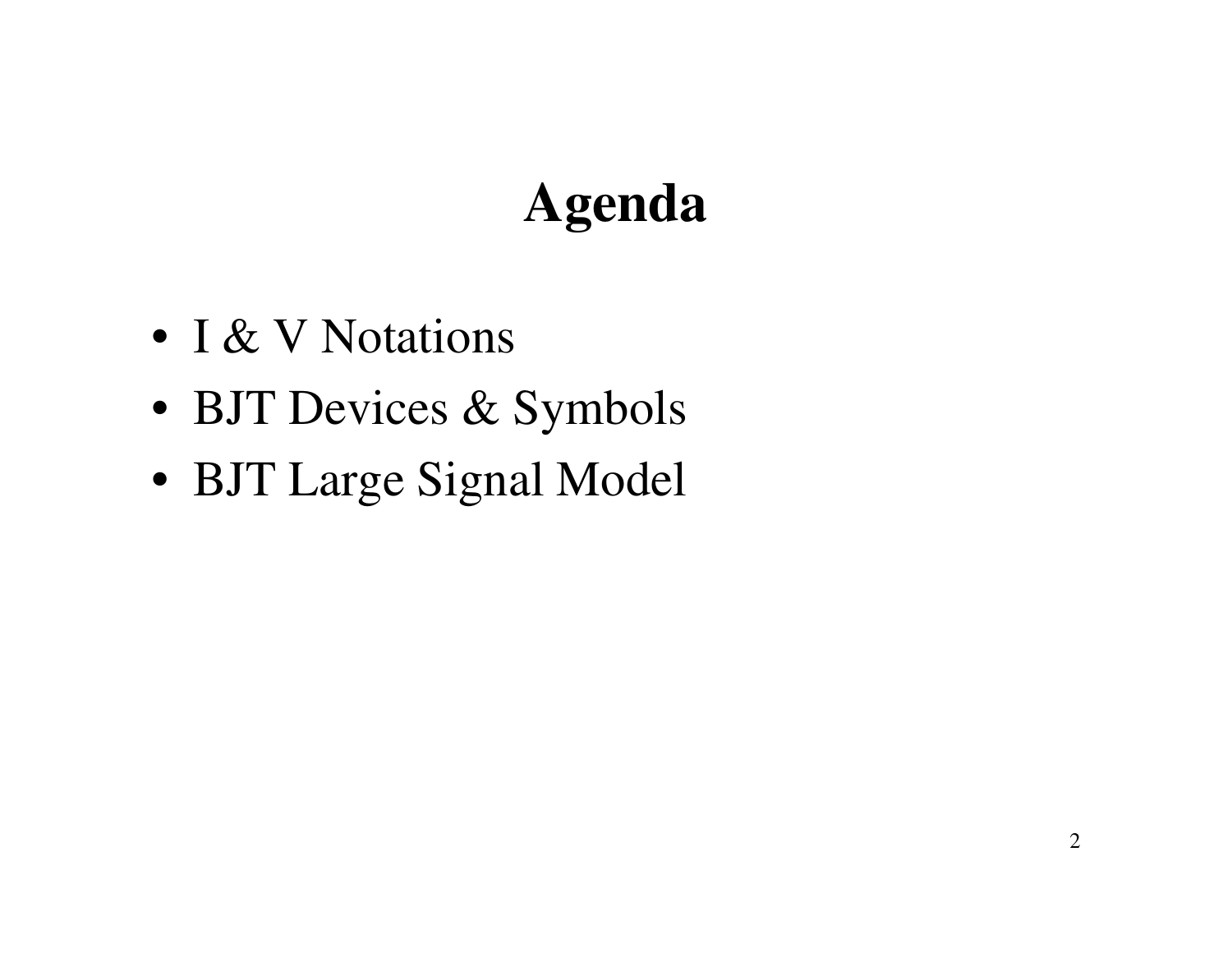# **I, V Notations (1)**

- It is critical to understand the notation used for voltages and currents in the following discussion of transistor amplifiers.
- This is therefore dealt with explicitly 'up front'.
- As with dynamic resistance in diodes we will be dealing with a.c. signals superimposed on d.c. bias levels.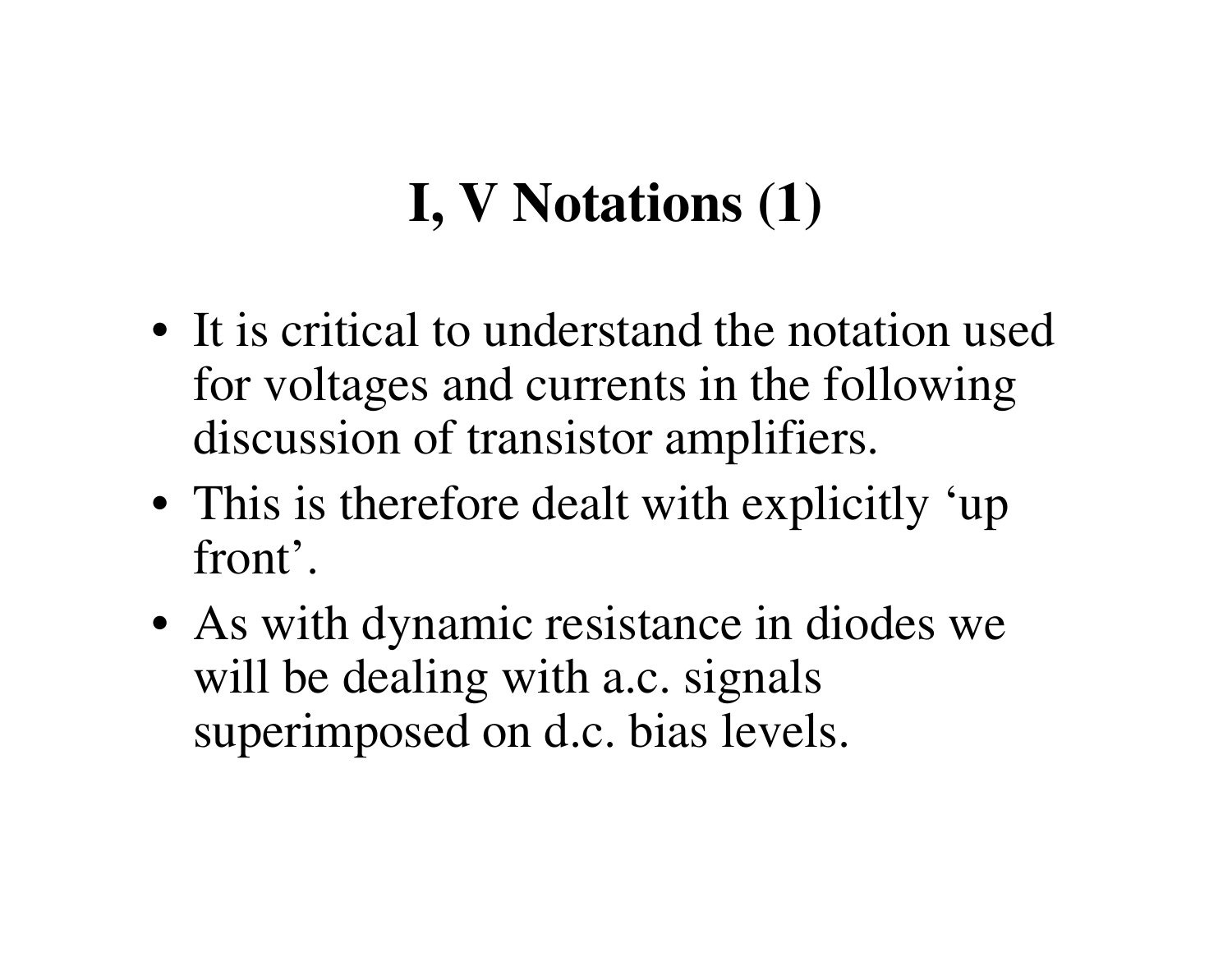#### **I, V Notations (2)**

- We will use a capital (upper case) letter for a d.c. quantity (e.g. I, V).
- We will use a lower case letter for a time varying (a.c.) quantity (e.g. i, v)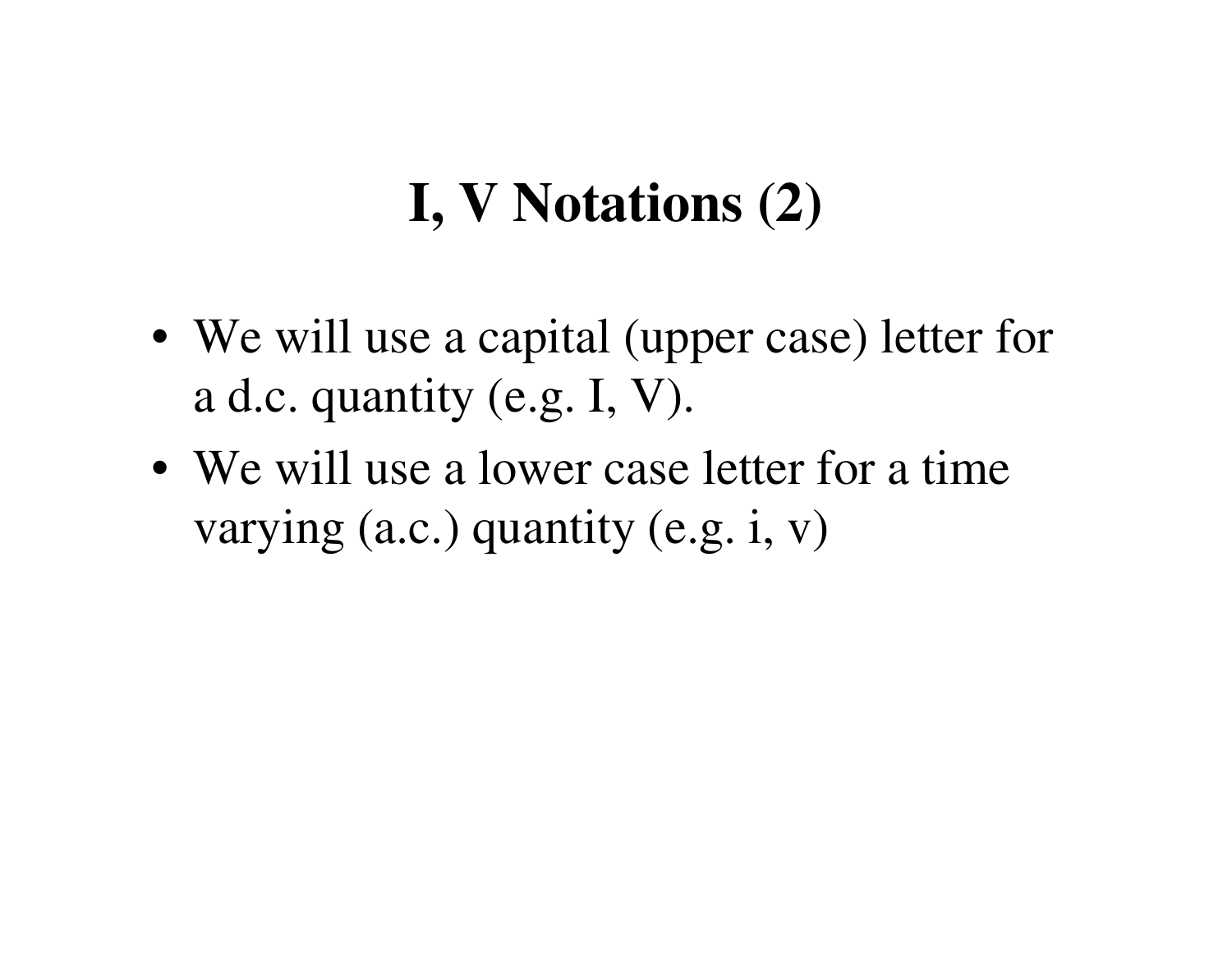# **I, V Notations (3)**

- These primary quantities will also need a subscript identifier (e.g. is it the base current or the collector current?).
- For d.c. levels this subscript will be in *upper case*.
- We will use a *lower case subscript* for the a.c. signal bit (e.g.  $i_b$ ).
- And an *upper case subscript* for the total time varying signal (i.e. the a.c. signal bit plus the d.c. bias) (e.g.  $i_{\text{B}}$ ).This will be less common.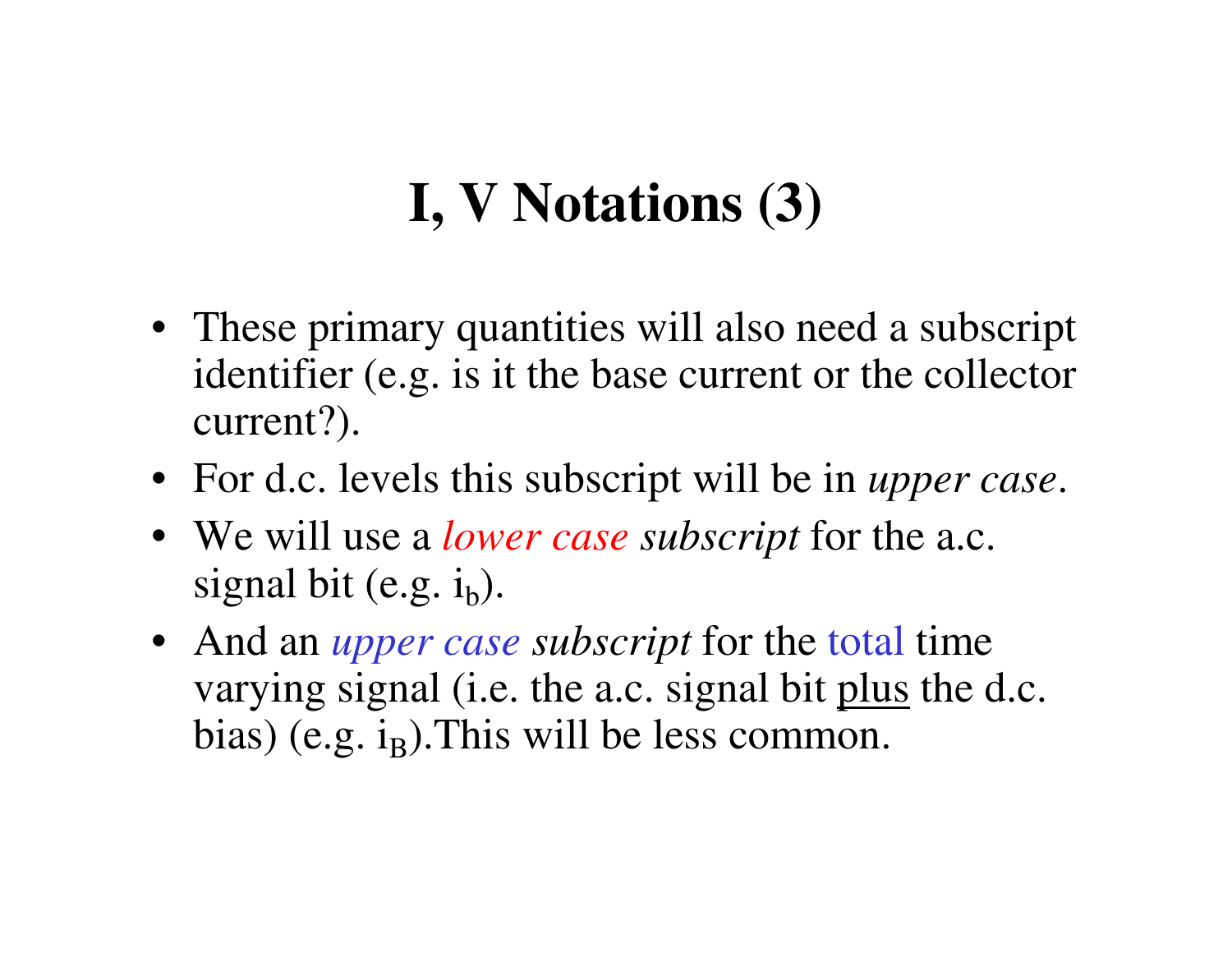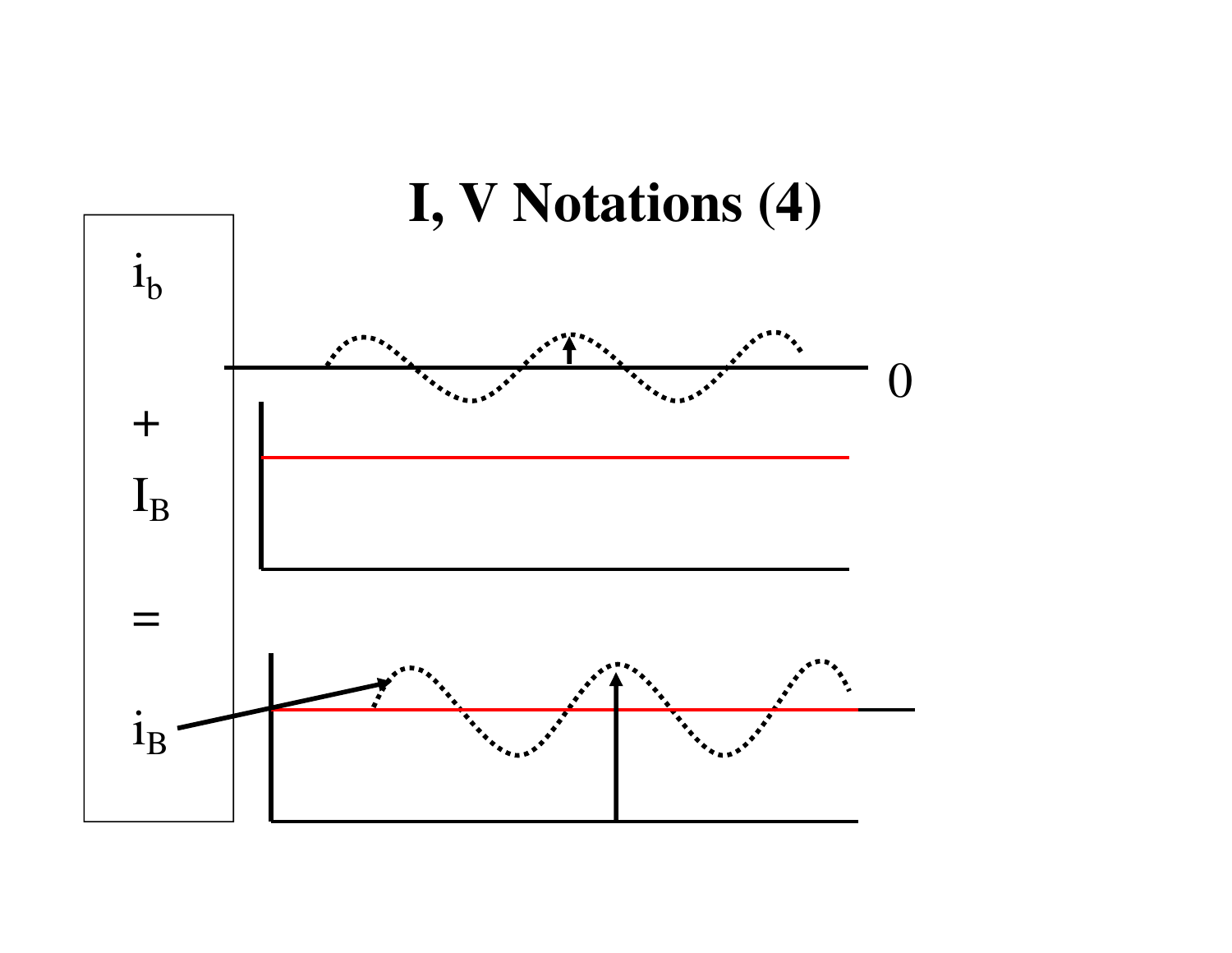#### **I, V Notations (5)**

- It is convention to refer all transistor voltages to the 'common' terminal.
- Thus in the CE configuration we would write  $V_{CE}$  for a d.c. collector emitter voltage and  $V_{BE}$  for a d.c. base emitter voltage.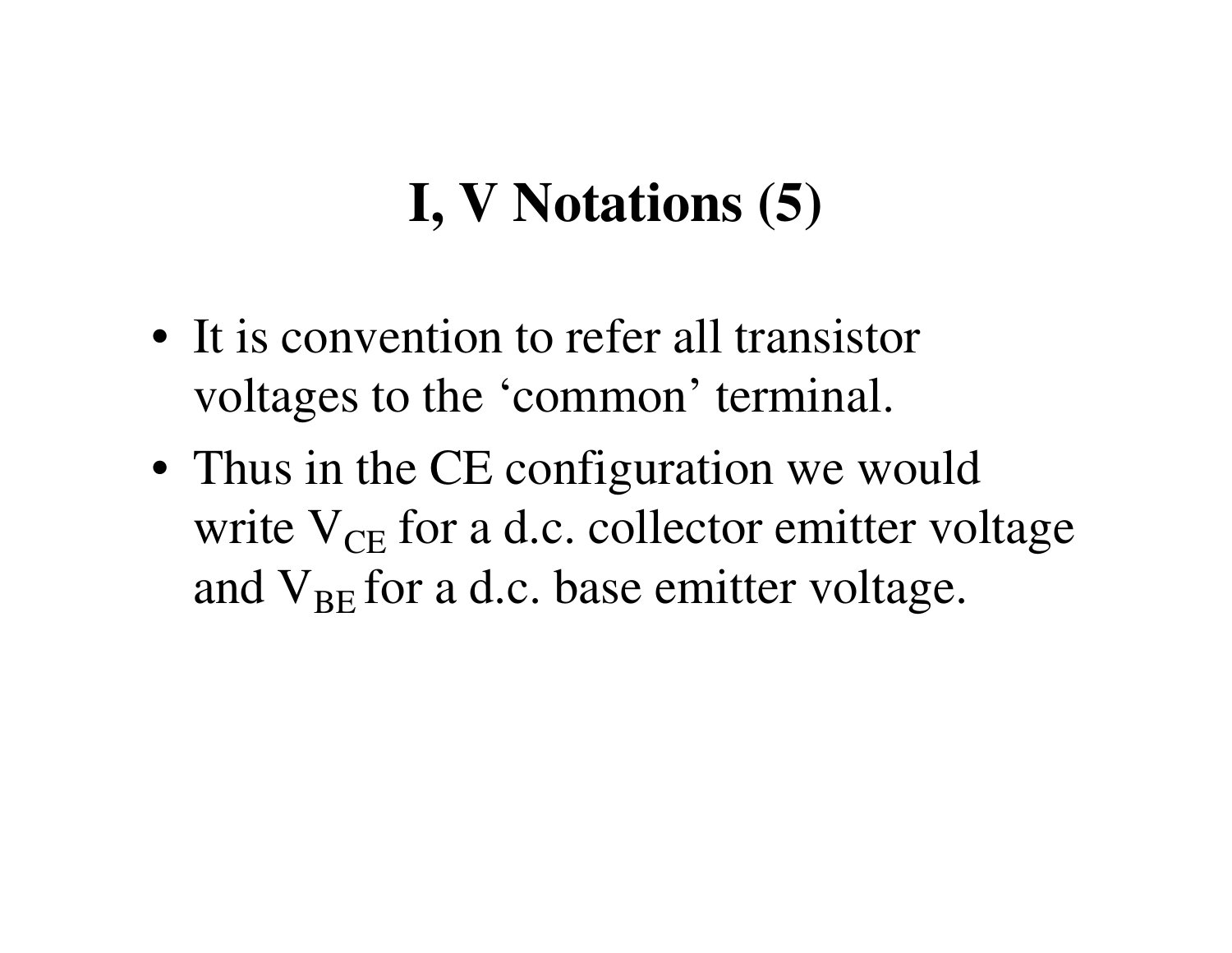#### **NPN Bipolar Junction Transistor**

•One N-P (Base Collector) diode one P-N (Base Emitter) diode



Figure 13.1 The npn BJT.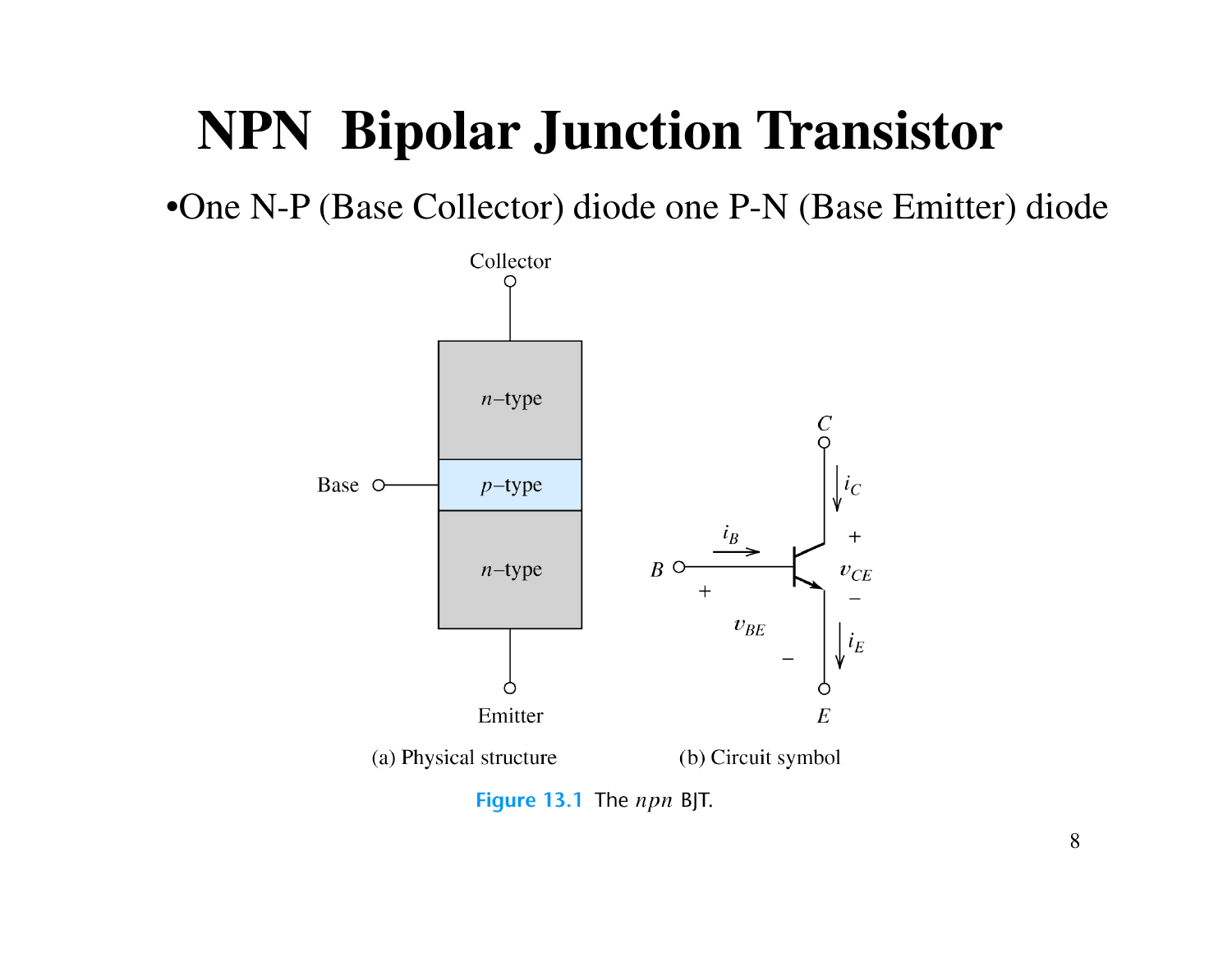### **PNP Bipolar Junction Transistor**

•One P-N (Base Collector) diode one N-P (Base Emitter) diode



Figure 13.13 The  $pnp$  BJT.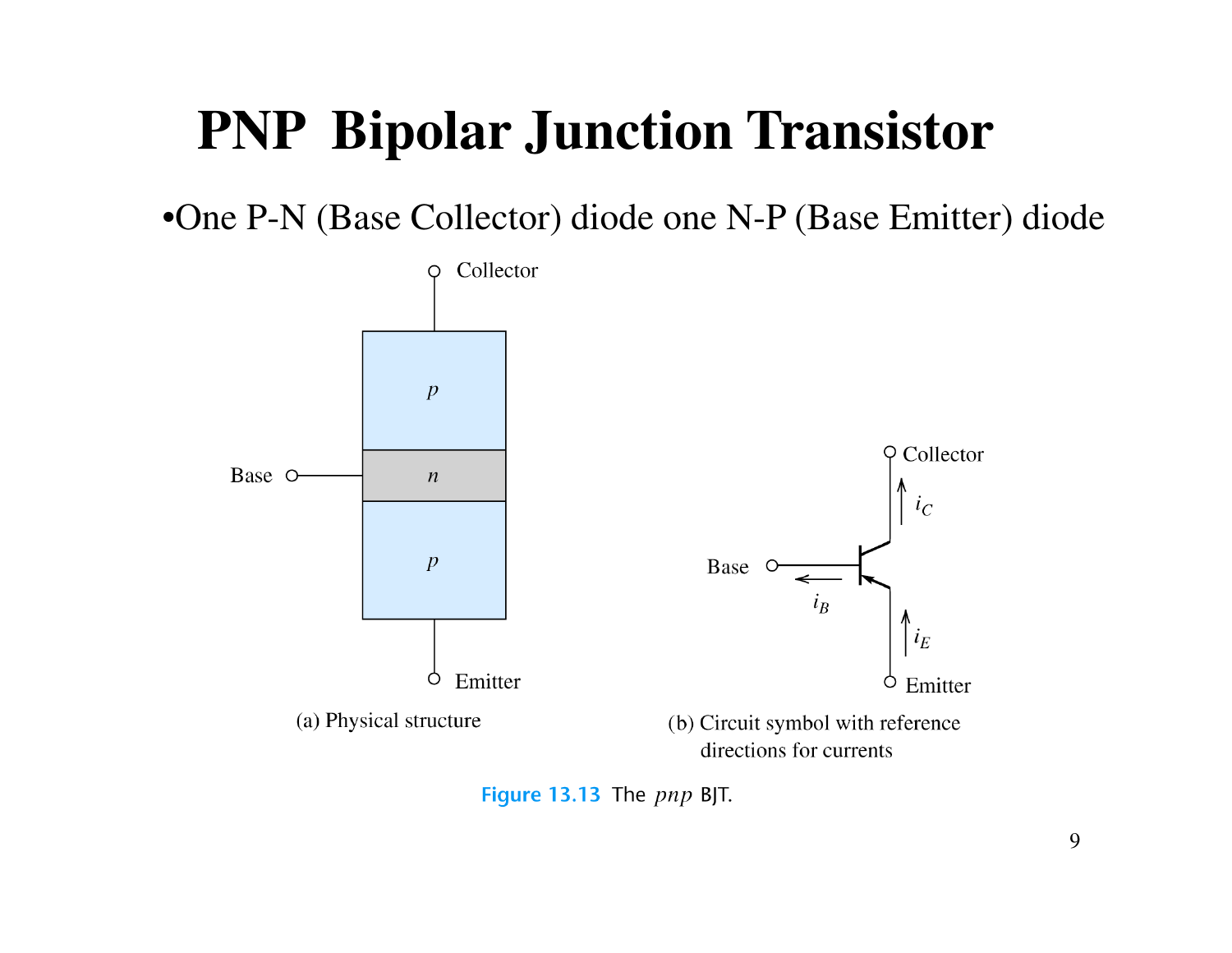#### **NPN BJT Current flow**



Figure 13.3 Only a small fraction of the emitter current flows into the base (provided that the collector-base junction is reverse biased and the base-emitter junction is forward biased).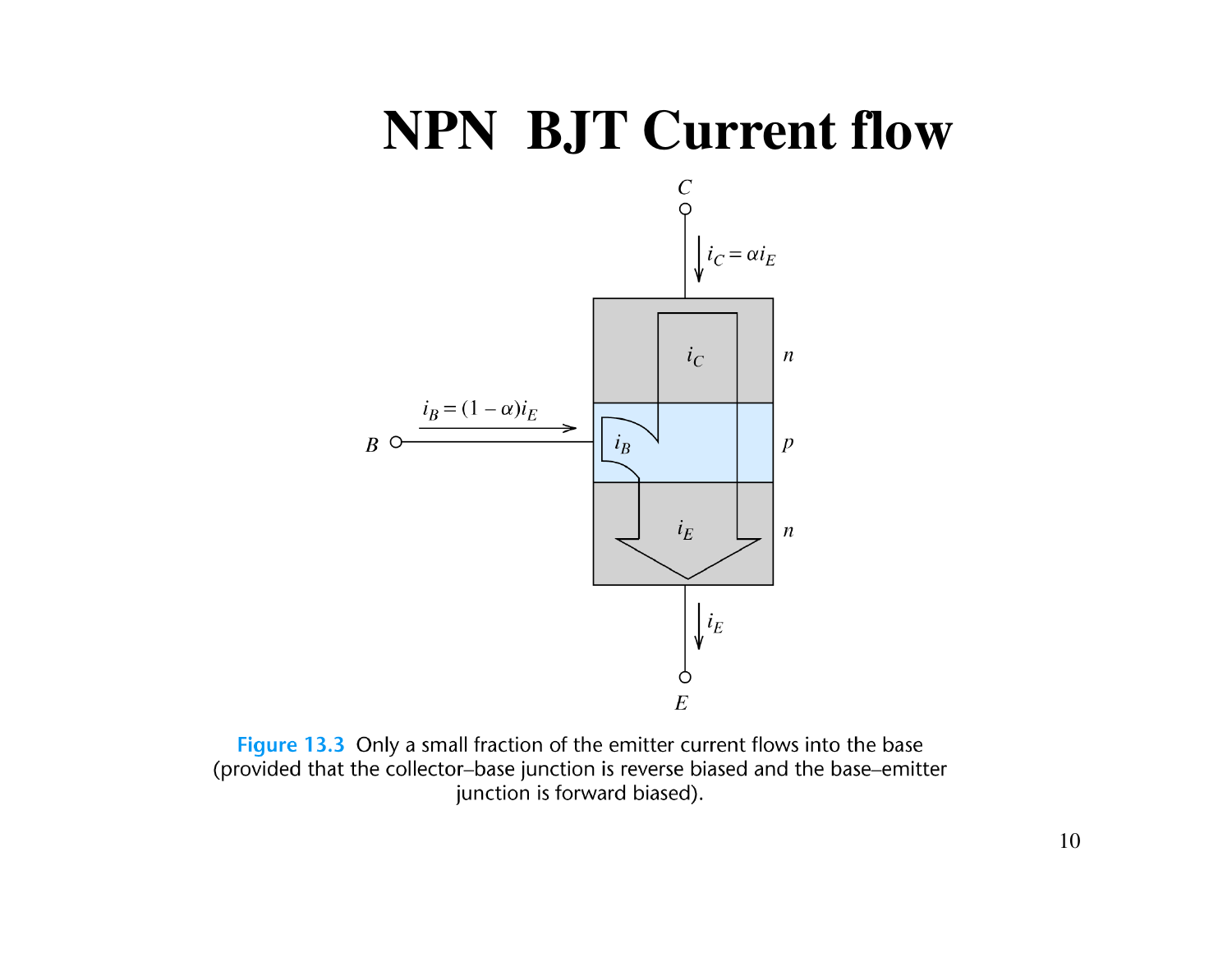# **BJT** α **and** β

•From the previous figure  $i_E = i_B + i_C$ 

•Define  $\alpha = i_C / i_E$ 

•Define  $β = i_C / i_B$ 

 $\bullet$ Then  $\beta = i_C / (i_E - i_C) = \alpha / (1 - \alpha)$ 

•Then  $i_C = \alpha i_E$ ;  $i_B = (1-\alpha)i_E$ 

•Typically  $\beta \approx 100$  for small signal BJTs (BJTs that handle low power) operating in active region (region where BJTs work as amplifiers)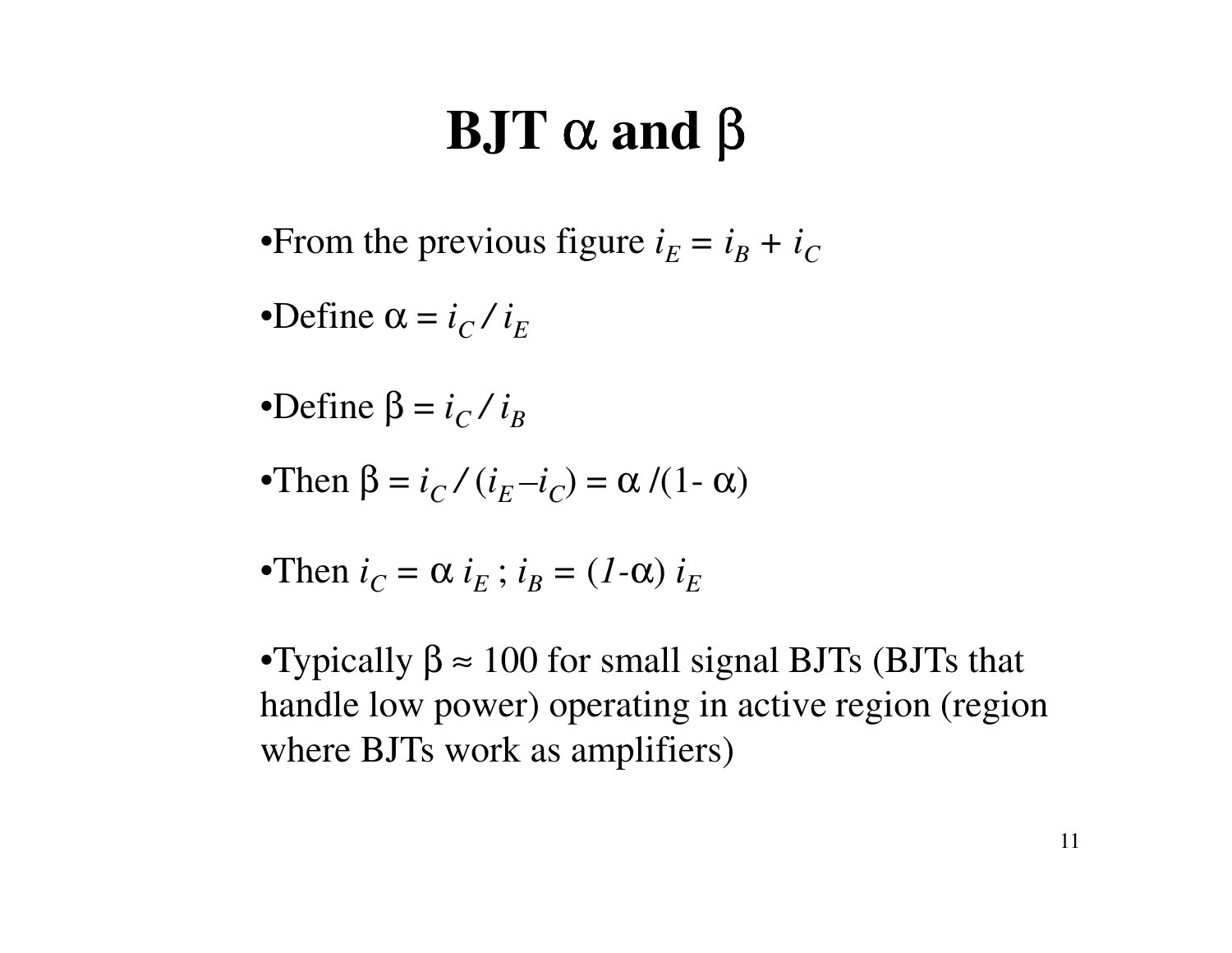#### **BJT in Active Region**



#### Common Emitter(CE) Connection

• Called CE because emitter is common to both  $\rm V_{BB}$  and  $\rm V_{CC}$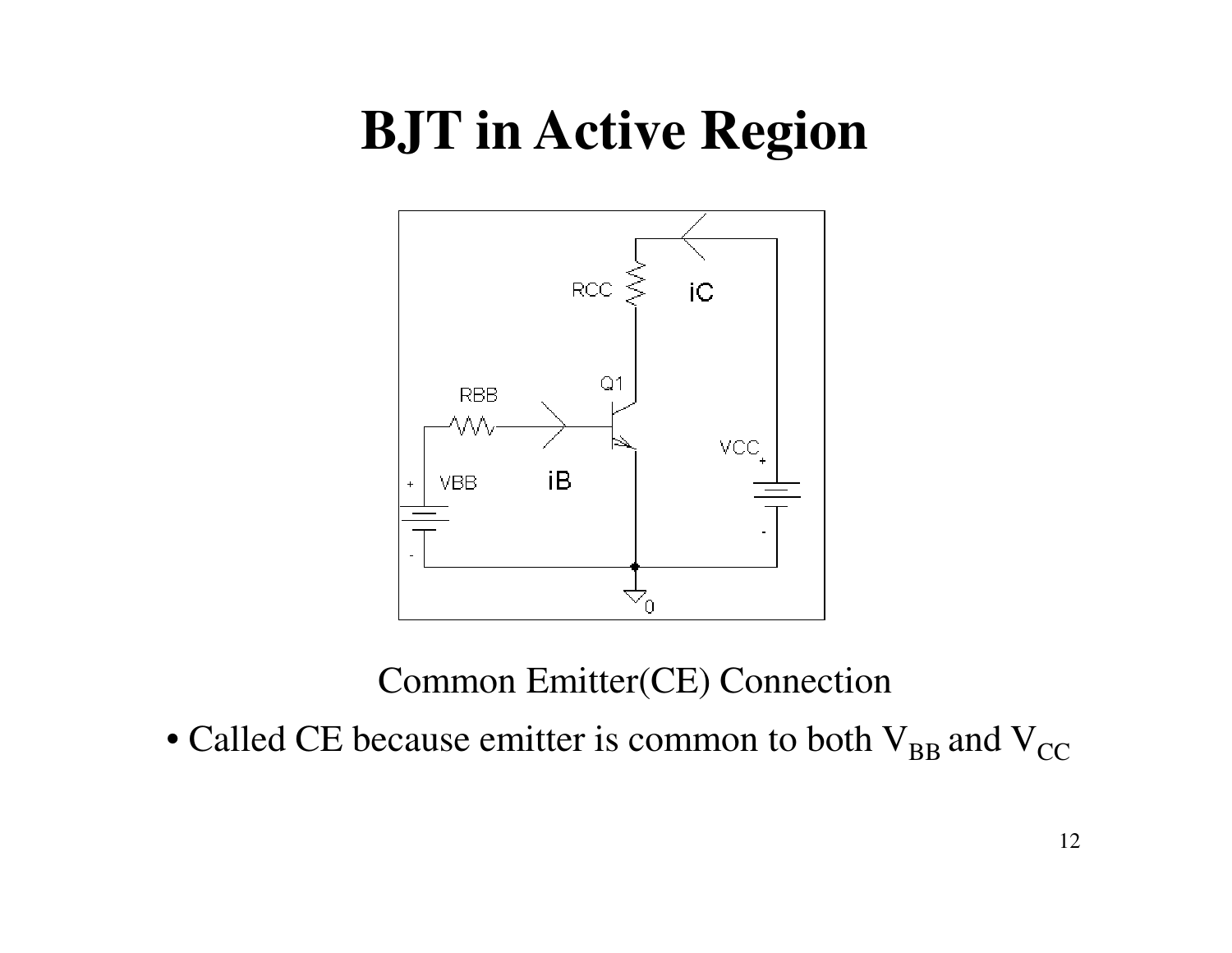# **BJT in Active Region (2)**

•Base Emitter junction is forward biased

•Base Collector junction is reverse biased

•For a particular  $i_{\mathcal{B}}, i_{\mathcal{C}}$  $\Rightarrow$ transistor is acting as current controlled current source (i<sub>C</sub>  $\overline{C}$  is independent of  $\mathbf{R}_{\mathrm{CC}}$  $\overline{c}$  is controlled by  $i_B$ , and  $i_C$  =  $\beta$   $i_{B}^{}$ )

• Since the base emitter junction is forward biased, from Shockleyequation

$$
i_C = I_{CS} \left[ \exp\left(\frac{V_{BE}}{V_T}\right) - 1 \right]
$$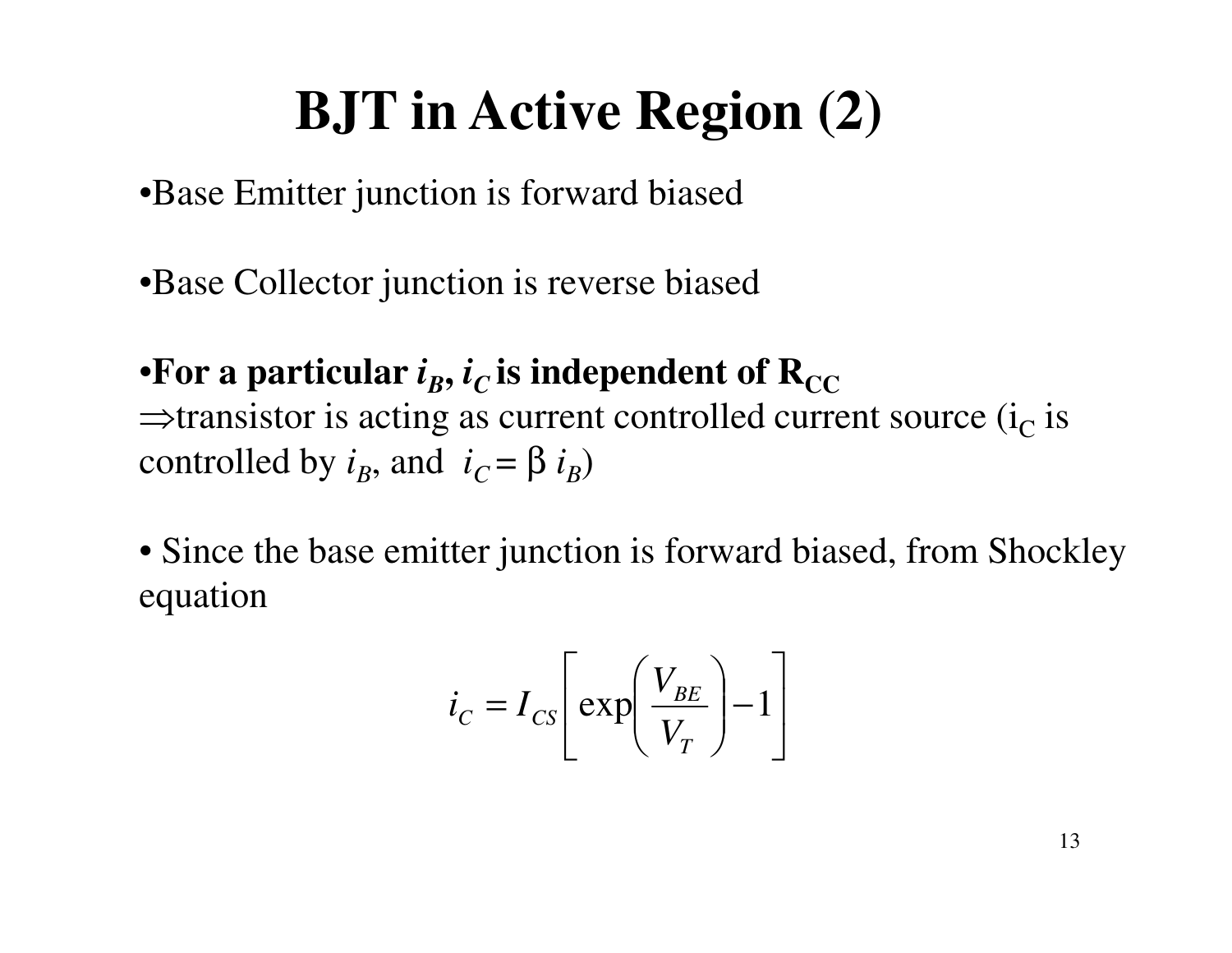#### **BJT in Active Region (3)**

•*Normally the above equation is never used to calculate ic,*  $i_B$ *Since for all small signal transistors*  $v_{BE} \approx 0.7$ *. It is only useful for deriving the small signal characteristics of the BJT.*

•For example, for the CE connection,  $i_B$  can be simply calculated as,

$$
i_{\rm B} = \frac{V_{\rm BB} - V_{\rm BE}}{R_{\rm BB}}
$$

or by drawing load line on the base –emitter side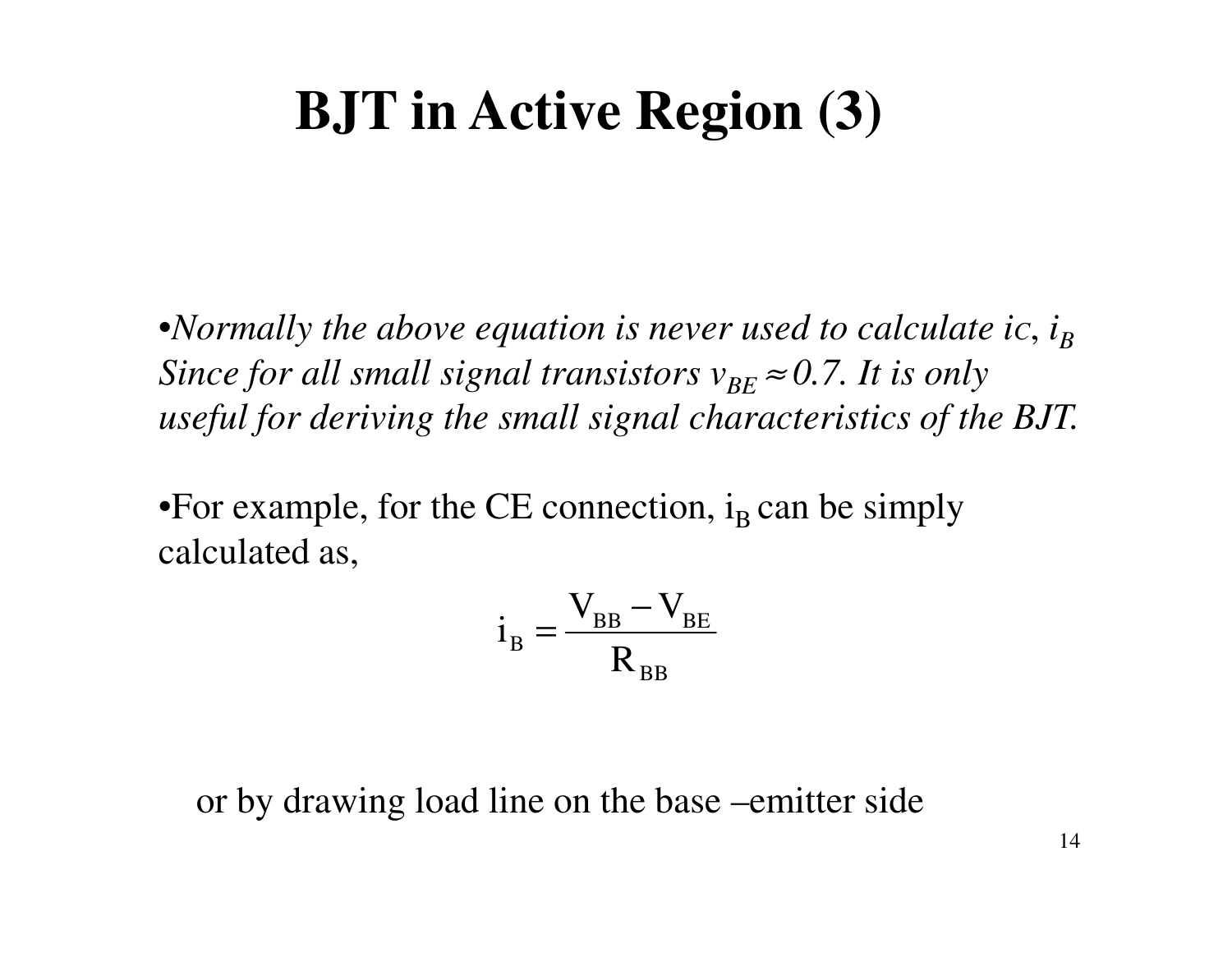# **Deriving BJT Operating points in Active Region –An Example**

In the CE Transistor circuit shown earlier  $V_{BB}$ = 5V,  $R_{BB}$ = 107.5 kΩ,  $R_{CC} = 1$  kΩ,  $V_{CC} = 10V$ . Find  $I_B, I_C, V_{CE}, \beta$  and the transistor power dissipation using the characteristics as shown below

BB

−

V

By Applying KVL to the base emitter circuit

 ${\rm V}$ 





15By using this equation along with the  $\rm i_B$  $_{\rm B}$  /  $_{\rm VBE}$  characteristics of the base emitter junction,  $\boldsymbol{\mathrm{I}}_\text{B}$  $_{\rm B}$  = 40  $\mu$ A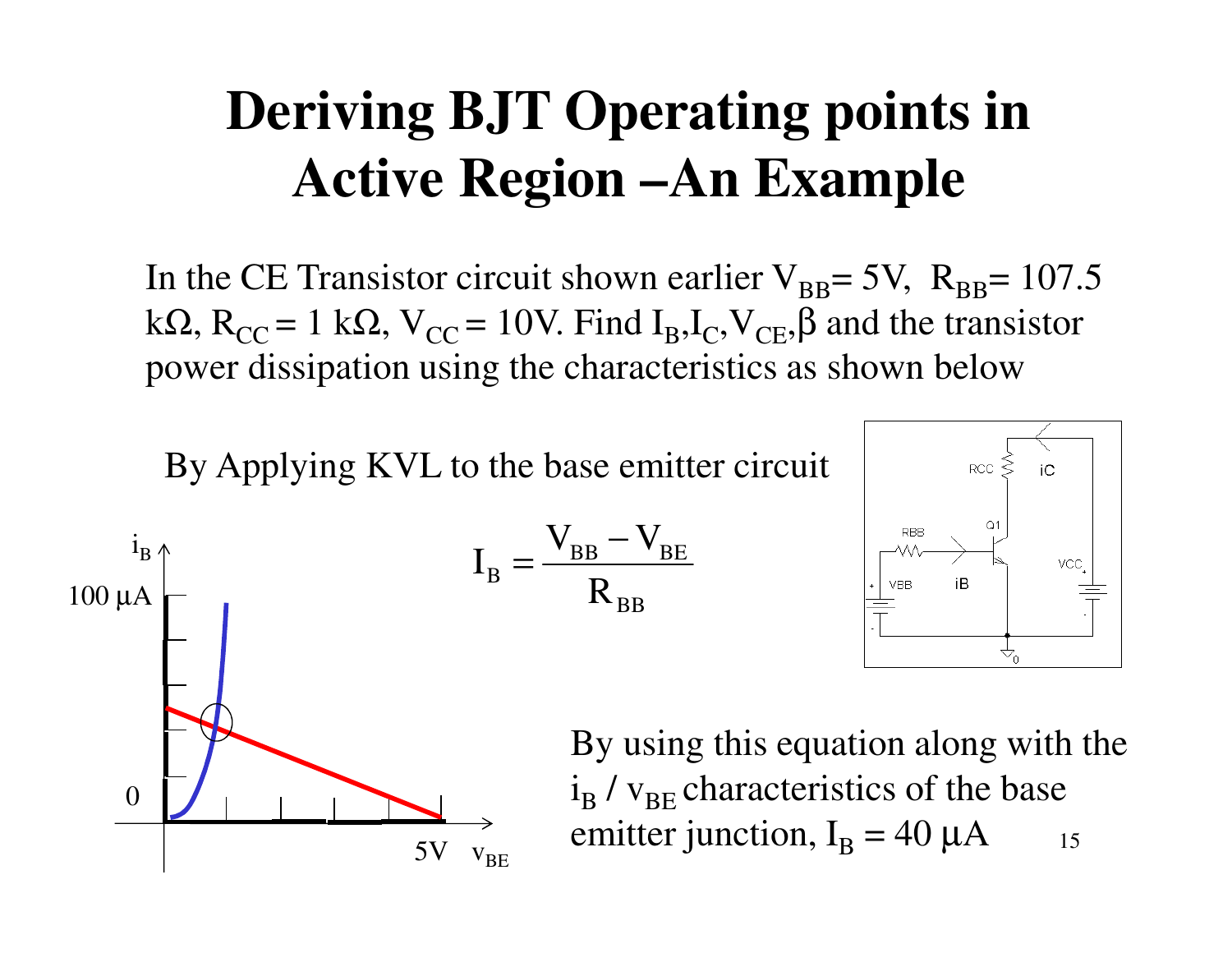# **Deriving BJT Operating points in Active Region –An Example (2)**

By Applying KVL to the collector emitter circuit



Transistor power dissipation =  $V_{CE}I_C = 24$  mW

16We can also solve the problem without using the characteristics if β and  $\rm V_{BE}$  values are known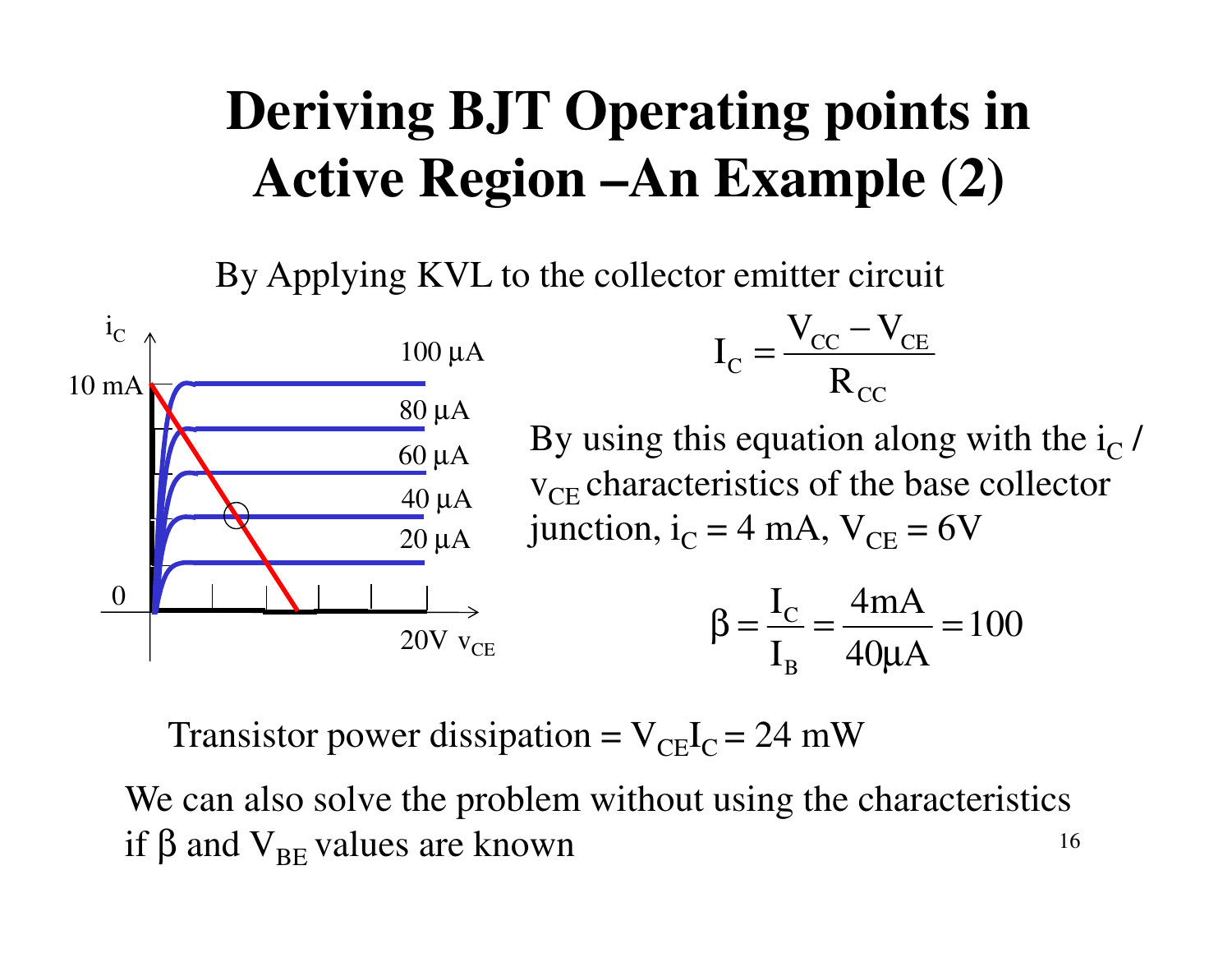# **BJT in Cutoff Region**

- •Under this condition  $i_B=0$
- As a result  $i<sub>C</sub>$  becomes negligibly small
- •Both base-emitter as well base-collector junctions may be reverse biased
- •Under this condition the BJT can be treated as an off switch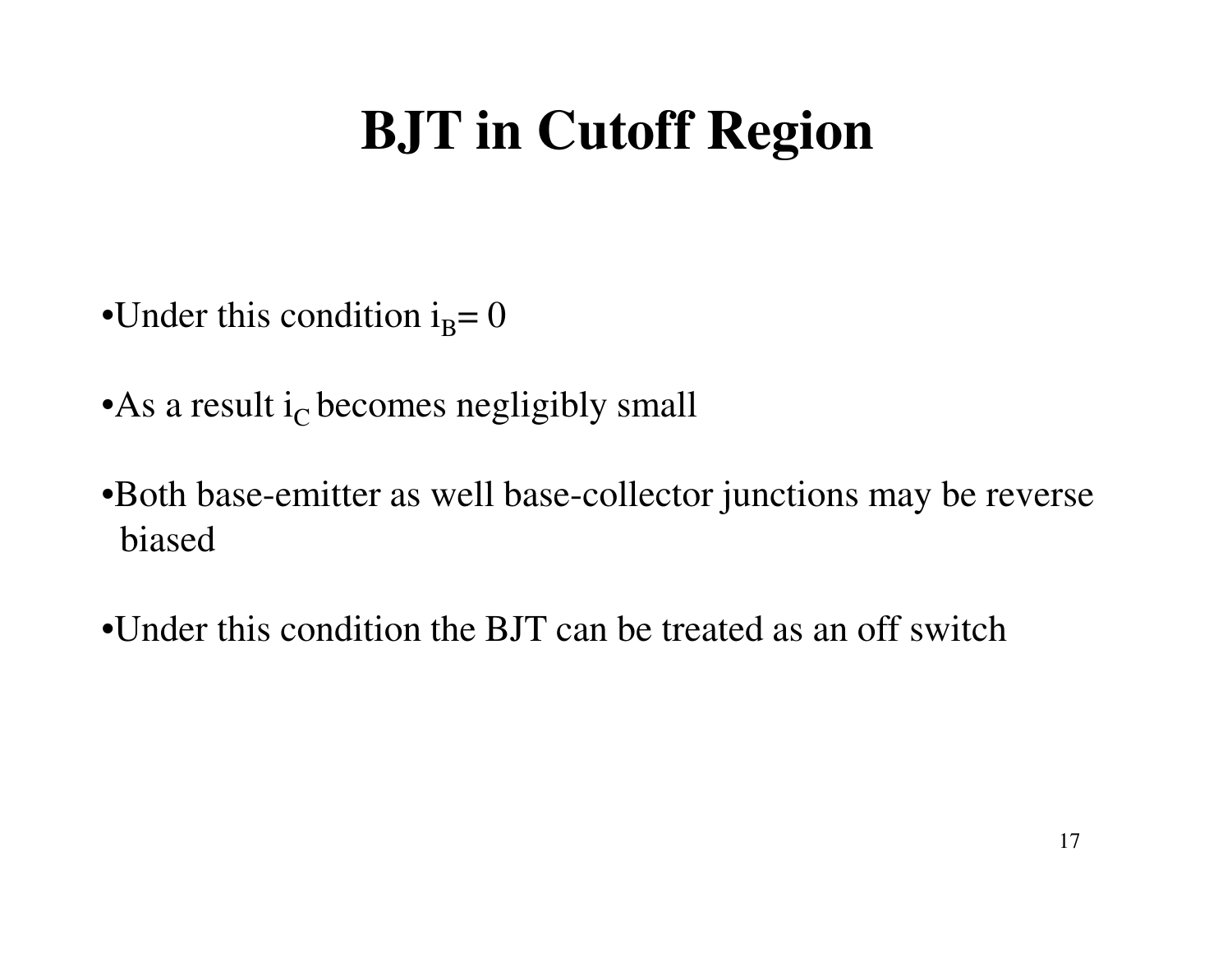## **BJT in Saturation Region**

- •Under this condition  $i_C$  $_{\rm C}/$  i<sub>B</sub> <  $\beta$  in active region
- •Both base emitter as well as base collector junctions are forward biased
- $\text{O}_\text{CE} \approx 0.2 \text{ V}$
- •Under this condition the BJT can be treated as an on switch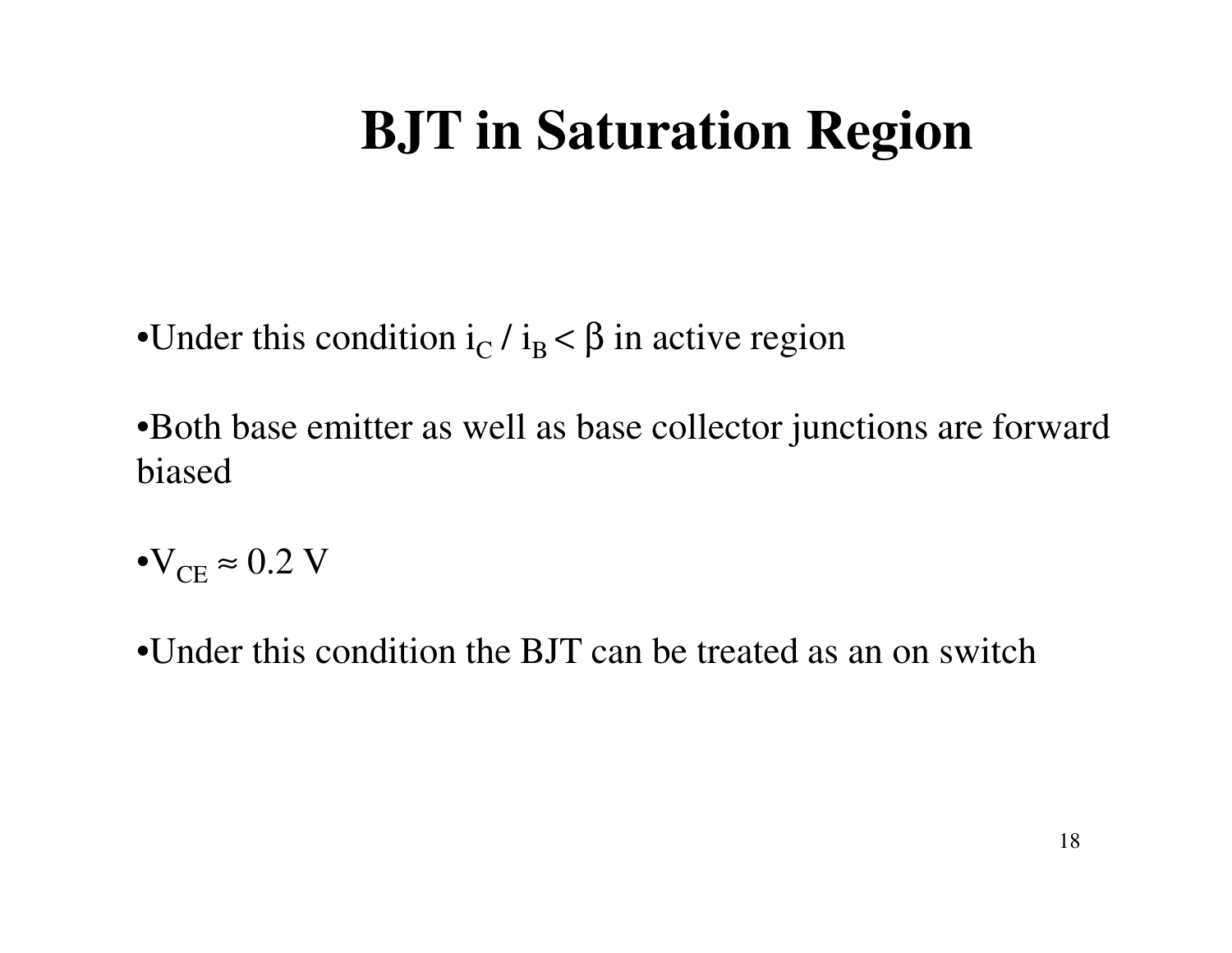# **BJT in Saturation Region (2)**



• A BJT can enter saturation in the following ways (refer to the CE circuit)

- •For a particular value of i<sub>B</sub>, if we keep on increasing  $R_{CC}$
- •For a particular value of  $R_{CC}$ , if we keep on increasing i<sub>B</sub>
- •For a particular value of  $i_B$ , if we replace the transistor with one with higher β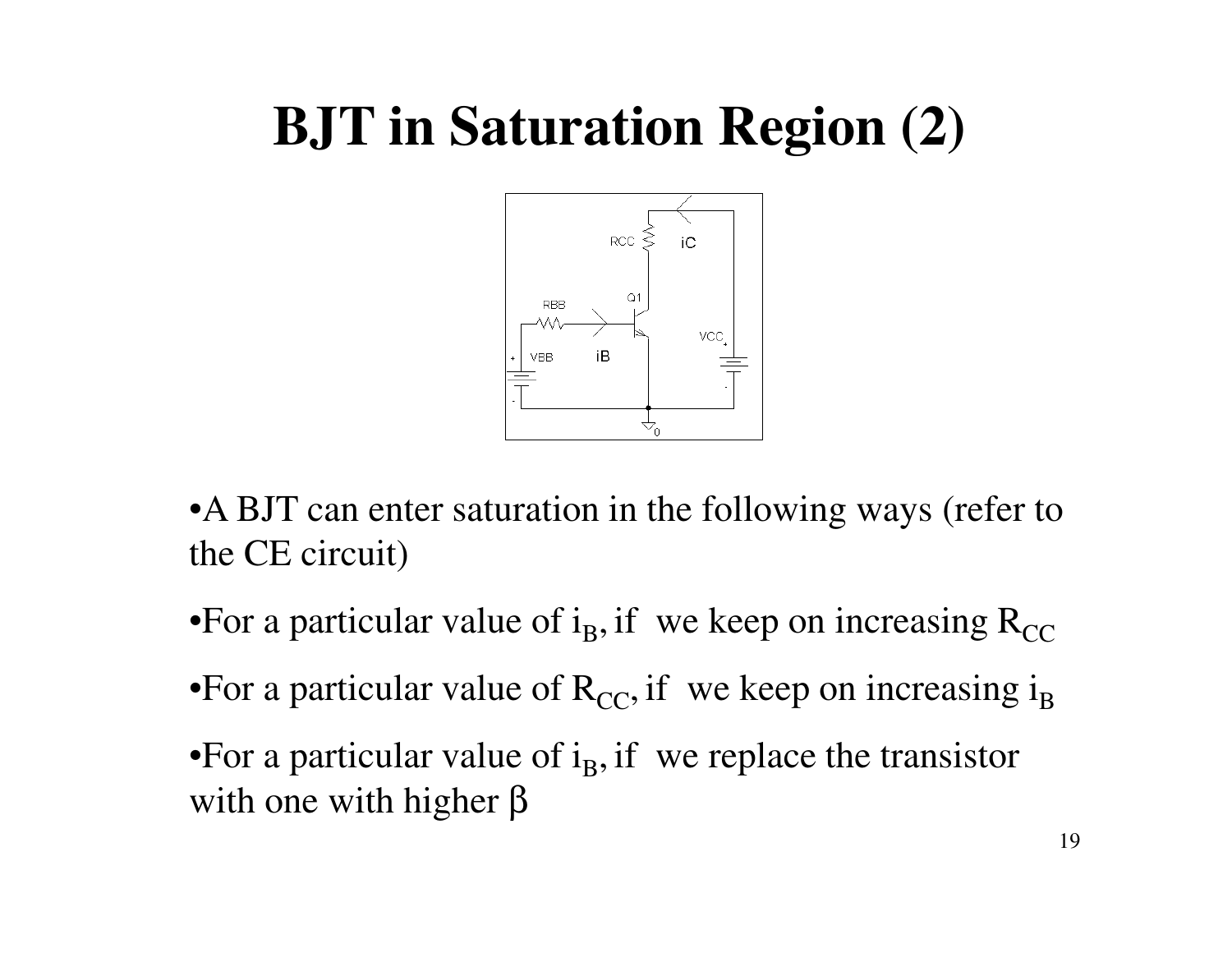#### **BJT in Saturation Region – Example 1**

In the CE Transistor circuit shown earlier  $V_{BB}$ = 5V,  $R_{BB}$ = 107.5 kΩ, R<sub>CC</sub> = 10 kΩ, V<sub>CC</sub> = 10V. Find I<sub>B</sub>,I<sub>C</sub>,V<sub>CE</sub>, $\beta$  and the transistor power dissipation using the characteristics as shown below

Here even though  $I_B$  is still 40  $\mu$ A; from the output characteristics, I<sub>C</sub> can be found to be only about 1mA and  $V_{CE} \approx 0.2 V (\Rightarrow V_{BC} \approx 0.2 V)$ 0.5V or base collector junction is forward biased (how?))

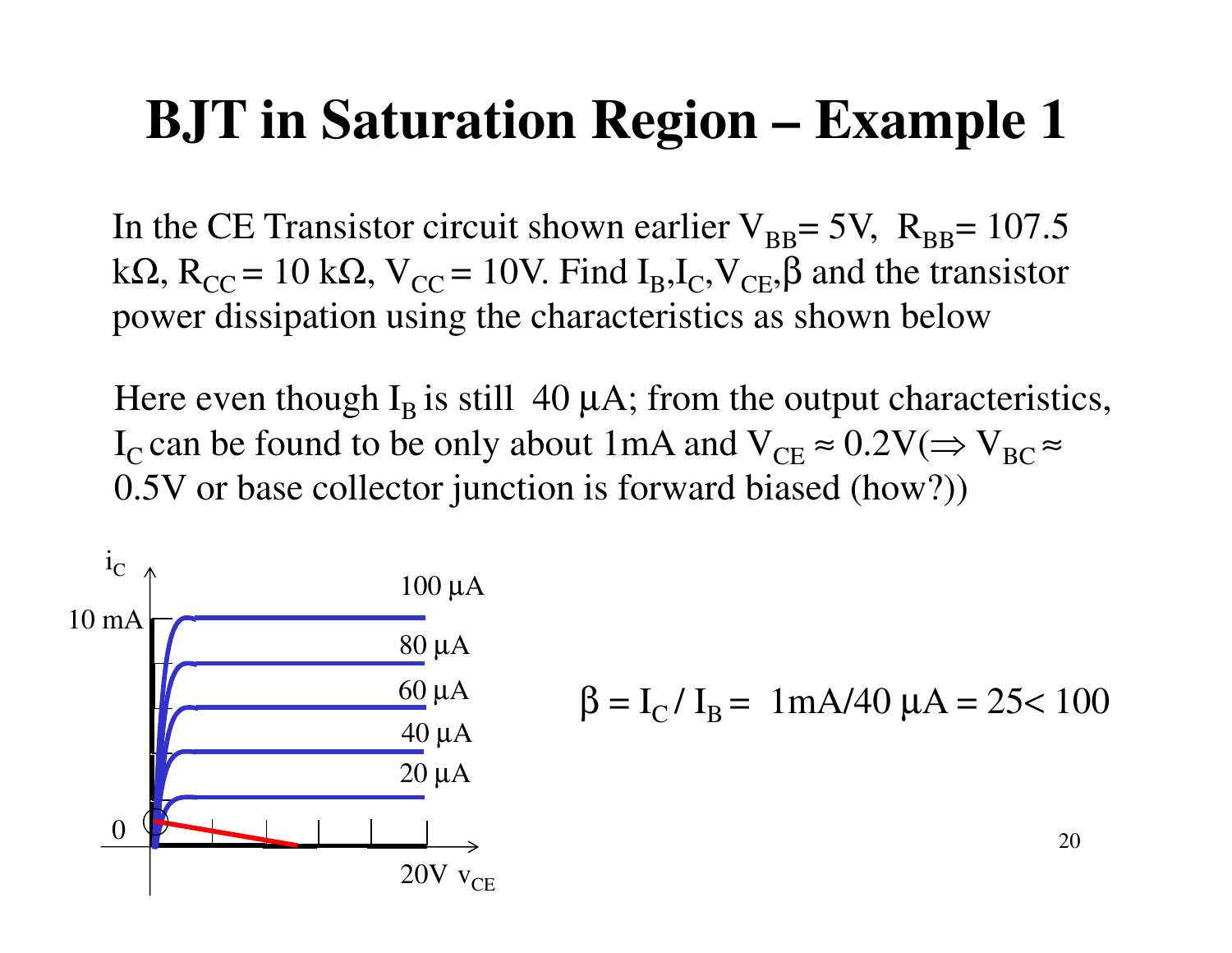#### **BJT in Saturation Region – Example 2**

In the CE Transistor circuit shown earlier  $V_{BB}$ = 5V,  $R_{BB}$ = 43 k $\Omega$ ,  $R_{CC} = 1$  kΩ,  $V_{CC} = 10V$ . Find  $I_B, I_C, V_{CE}, \beta$  and the transistor power dissipation using the characteristics as shown below

Here  $I_B$  is 100 µA from the input characteristics;  $I_C$  can be found to be only about 9.5 mA from the output characteristics and  $V_{CE} \approx 0.5 V (\Rightarrow$  $V_{BC} \approx 0.2V$  or base collector junction is forward biased (how?))

 $β = I_C / I_B = 9.5$  mA/100 μA = 95 < 100

Transistor power dissipation =  $V_{CE}I_C \approx 4.7$  mW

Note: In this case the BJT is not in very hard saturation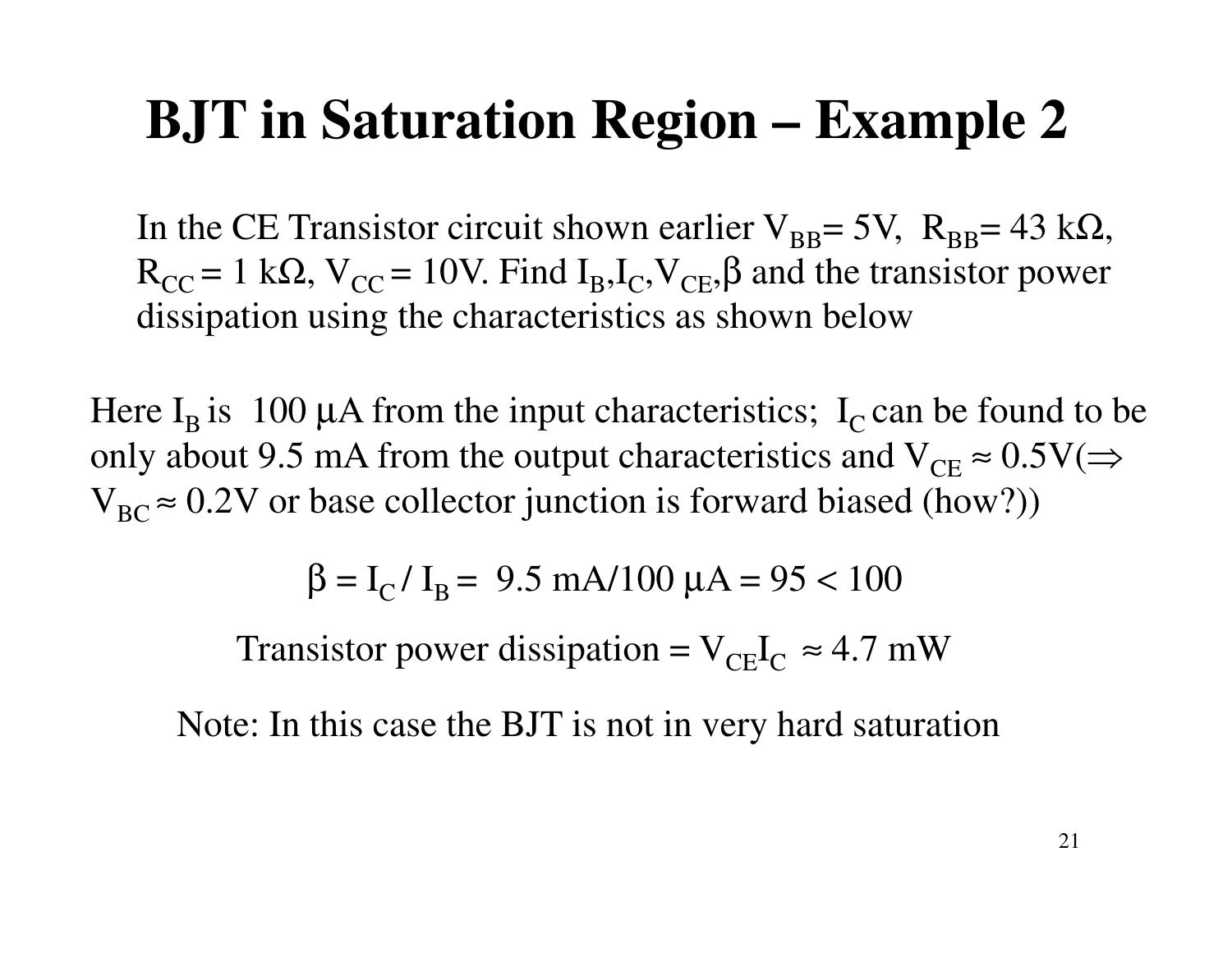## **BJT in Saturation Region – Example 2 (2)**



Input Characteristics

Output Characteristics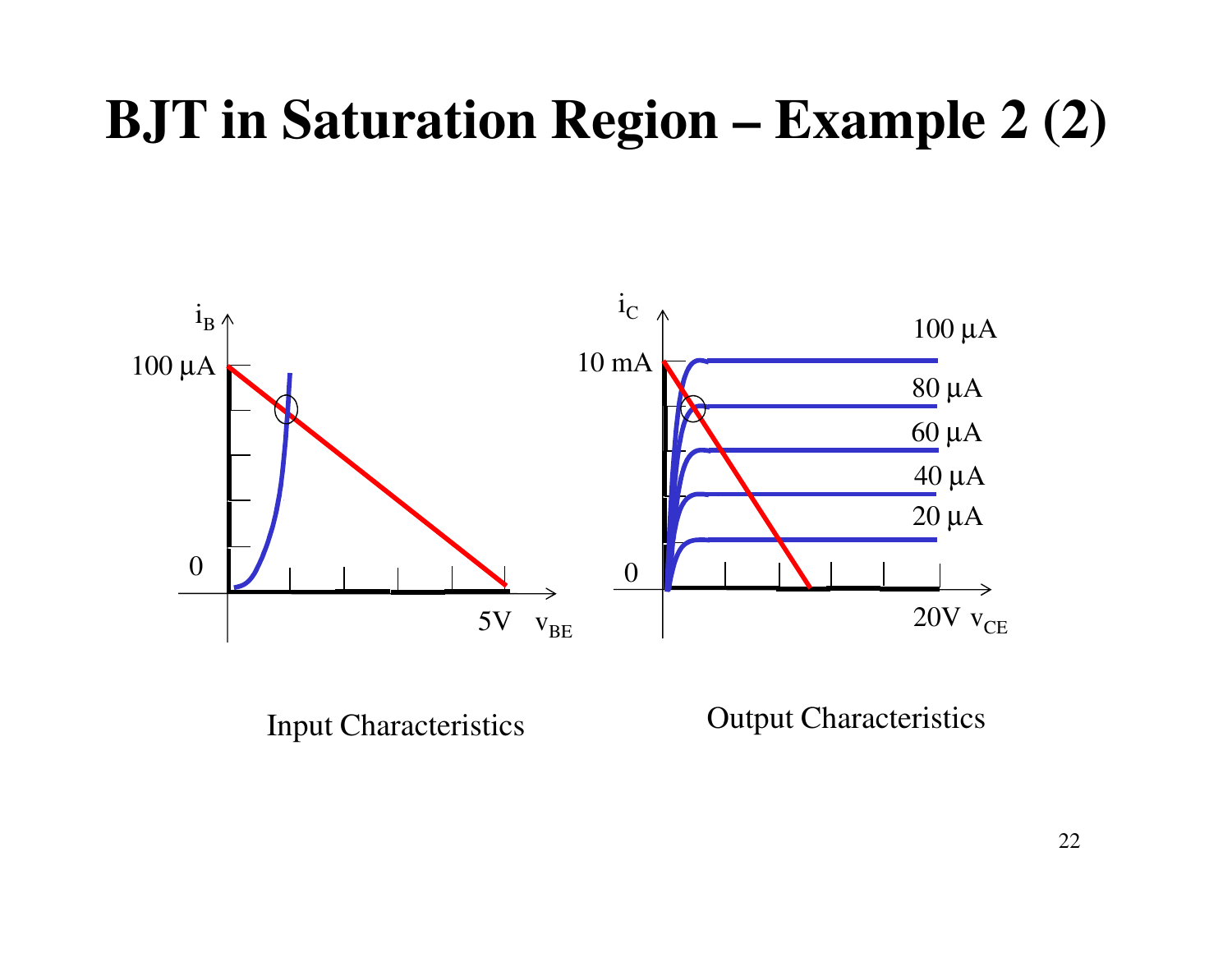#### **BJT in Saturation Region – Example 3**

In the CE Transistor circuit shown earlier  $V_{BB}$  = 5V,  $V_{BE}$  = 0.7V  $R_{BB}$ = 107.5 kΩ,  $R_{CC}$  = 1 kΩ, V<sub>CC</sub> = 10V, β = 400. Find I<sub>B</sub>,I<sub>C</sub>,V<sub>CE</sub>, and the transistor power dissipation using the characteristics as shown below

By Applying KVL to the base emitter circuit

$$
I_{\rm B} = \frac{V_{\rm BB} - V_{\rm BE}}{R_{\rm BB}} = 40 \mu A
$$

Then I<sub>C</sub> = βI<sub>B</sub>= 400\*40 μA = 16000 μA and V $_{\rm CE}$  = V $_{\rm CC}$ -R $_{\rm CC^*}$  I<sub>C</sub> =10- 0.016\*10 But  $V_{CE}$  cannot become negative (since current can flow only  $_{\rm C}$  =10- 0.016\*1000 = -6V(?) from collector to emitter).Hence the transistor is in saturation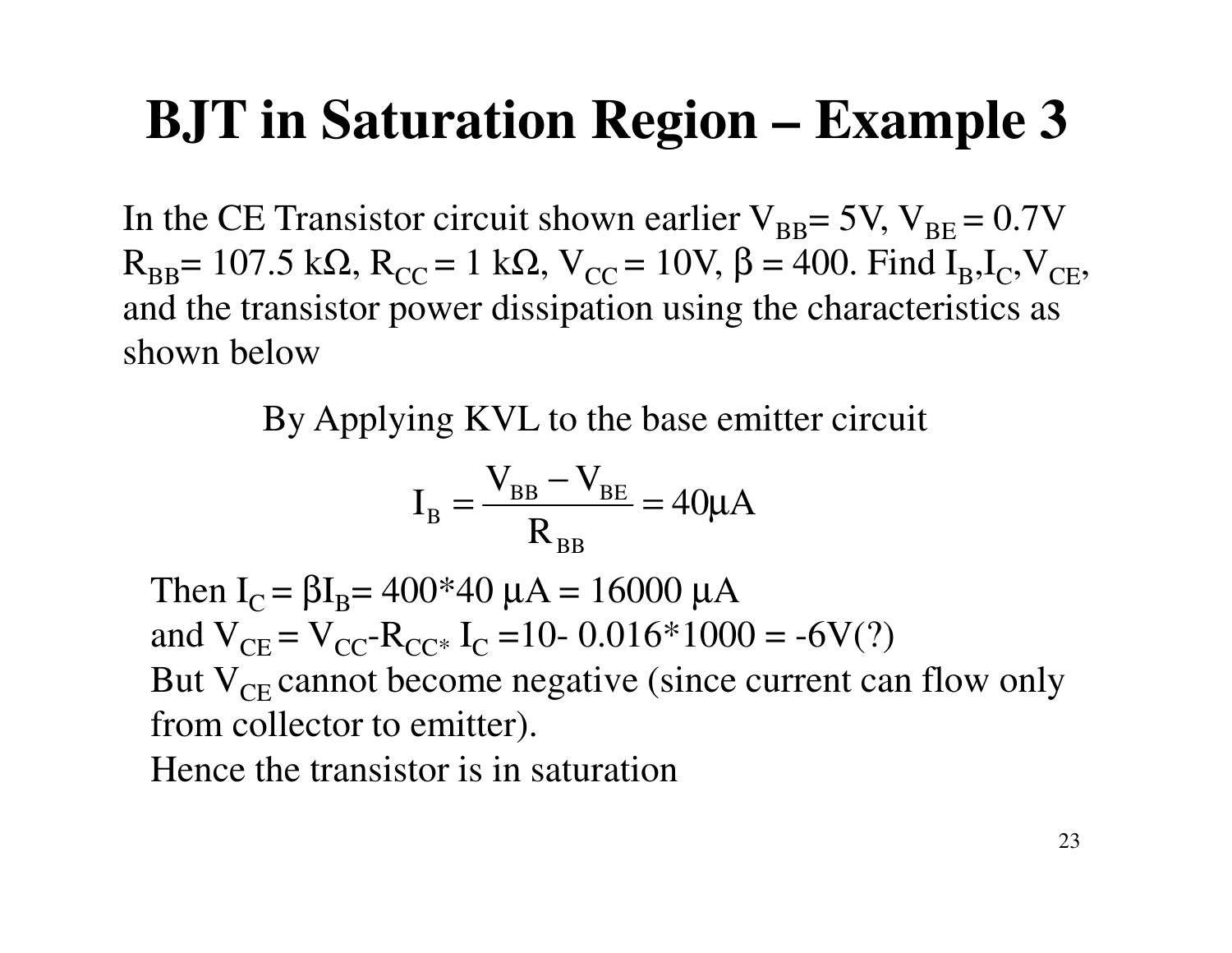#### **BJT in Saturation Region – Example 3(2)**

Hence  $V_{CE} \approx 0.2 V$ 

∴I<sub>C</sub> = (10 –0.2) /1 = 9.8 mA

Hence the operating  $\beta = 9.8$  mA / 40  $\mu$ A = 245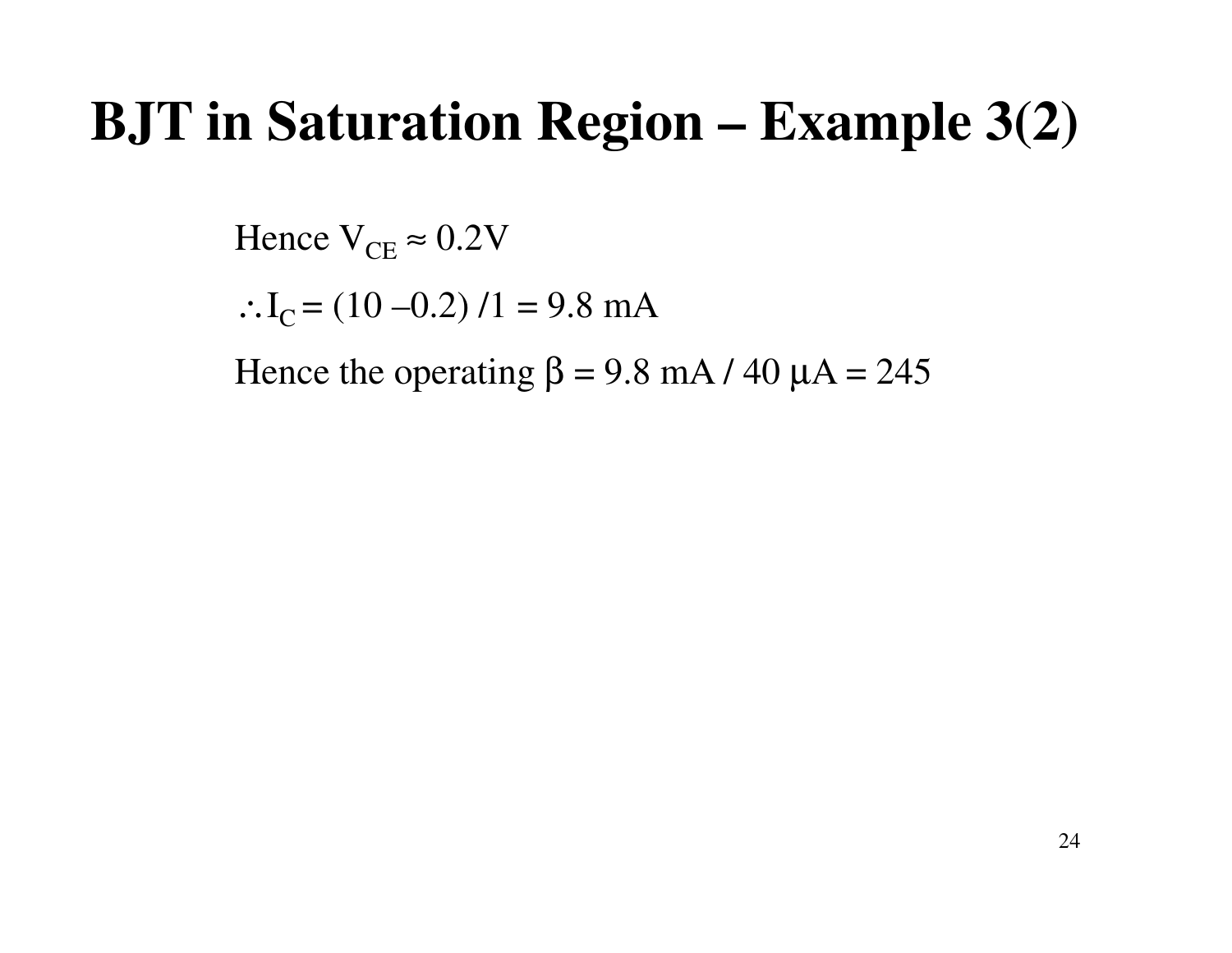# **BJT Operating Regions at a Glance (1)**



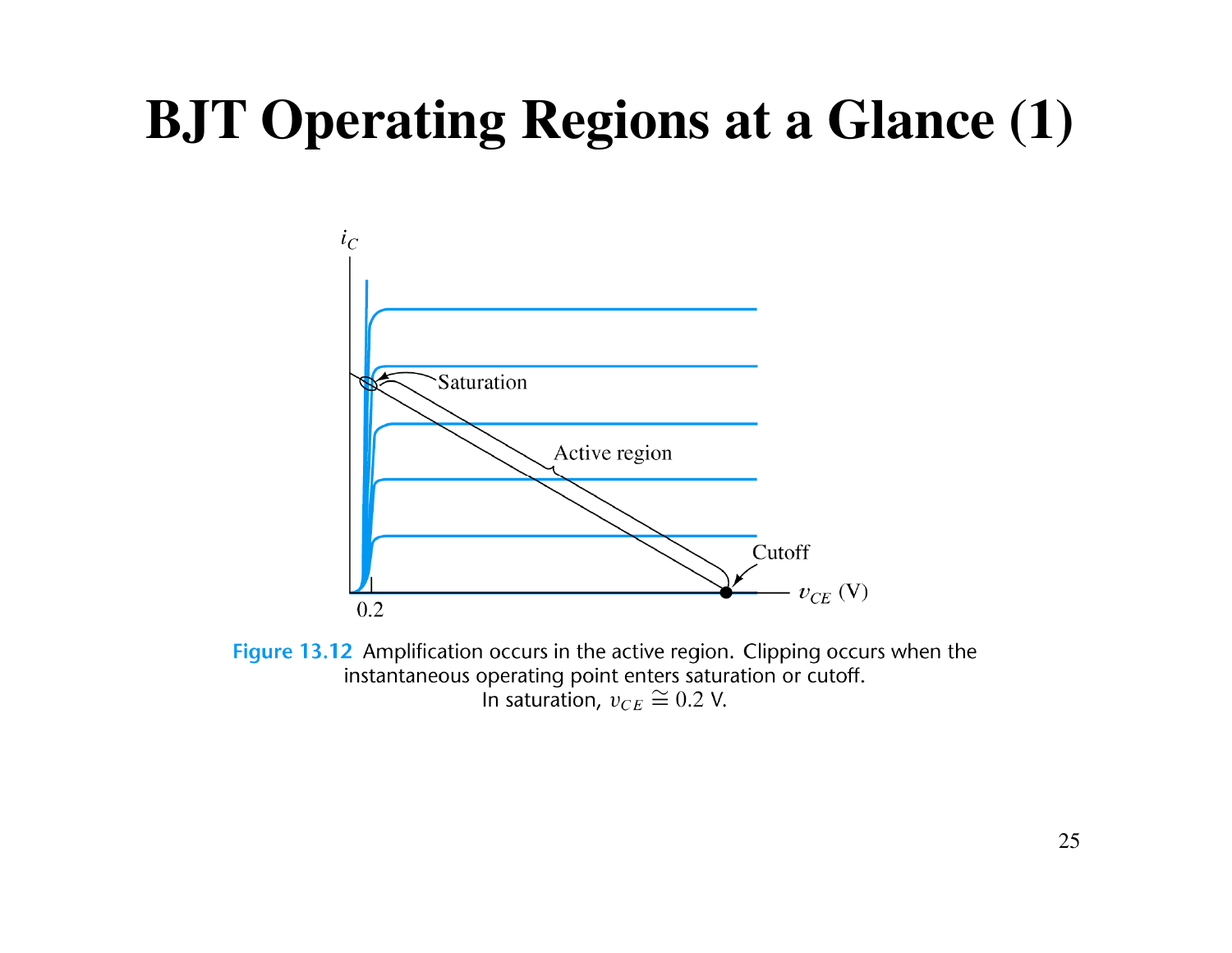# **BJT Operating Regions at a Glance (2)**



Figure 13.17 Regions of operation on the characteristics of an  $npn$  BJT.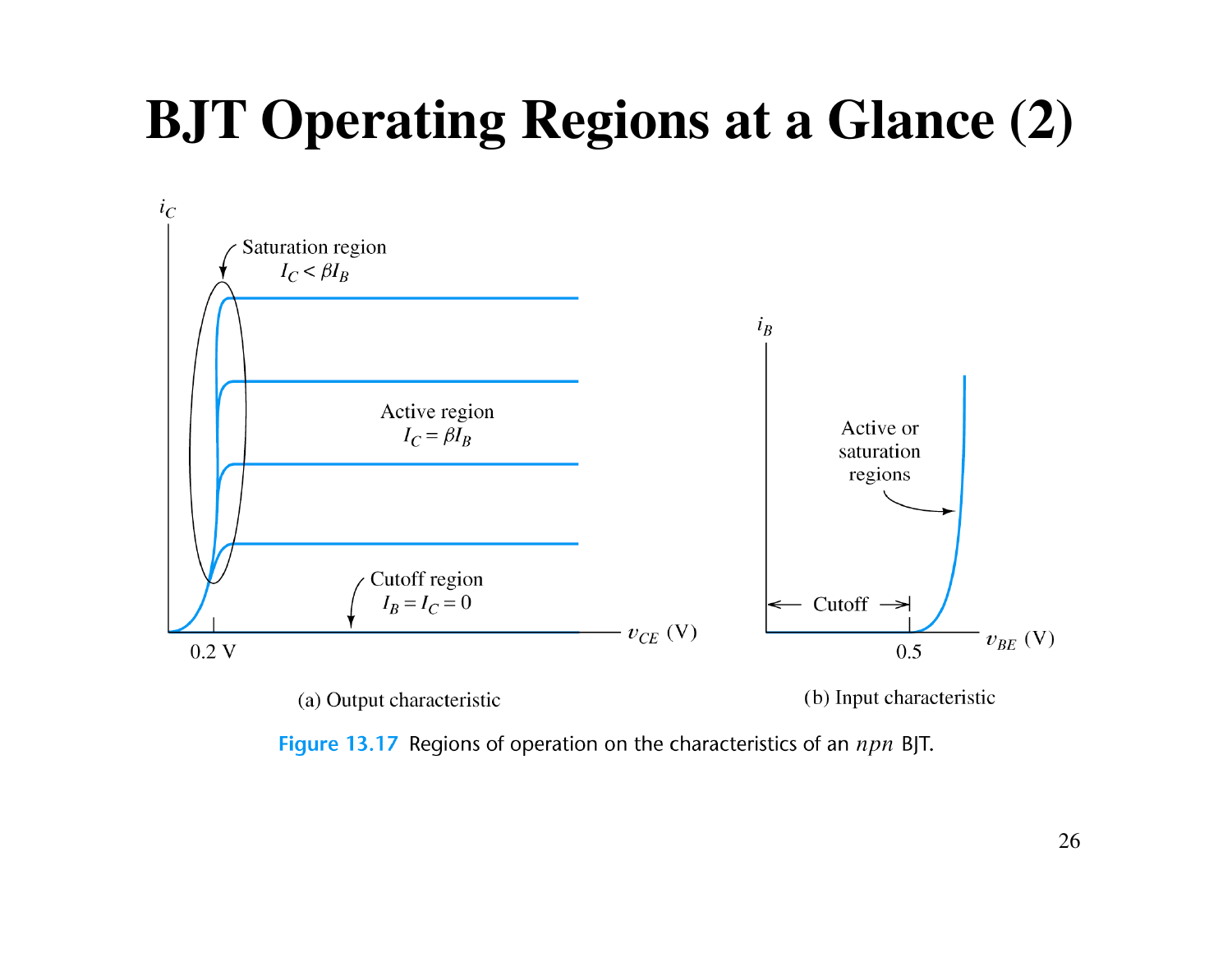#### **BJT Large-signal (DC) Model (1)**

$$
\bullet i_E = i_B + i_C
$$

$$
\bullet \alpha = i_C / i_E
$$

$$
\bullet \beta = i_C / i_{B} = \alpha / (1 - \alpha)
$$

$$
\bullet i_C = \alpha i_E \ ; i_B = (1-\alpha) i_E
$$